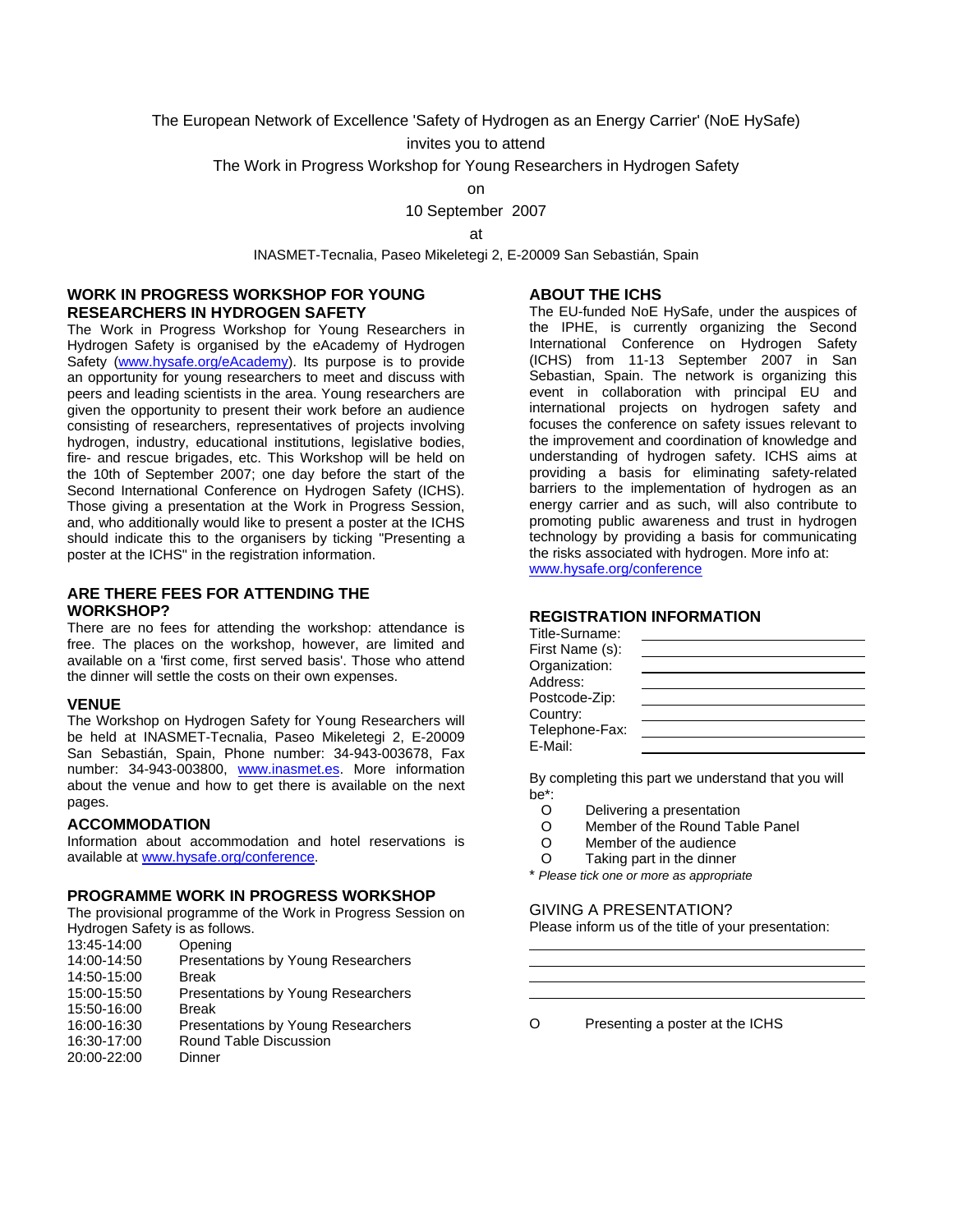# Venue and Transfers

**Venue:**

**INASMET-Tecnalia** Paseo Mikeletegi, 2 E-20009 San Sebastián Phone number: 34-943-003678 Fax number: 34-943-003800 www.inasmet.es

## **Contact us:**

- Energy Unit Director Mr. Iñaki Azkarate- jazkara@inasmet.es
- Energy Unit Miss Estíbaliz Ezponda eezponda@inasmet.es



# **Transfers:**

Different possibilities of how to arrive to San Sebastián, are available in the web site: www.sansebastianturismo.com

Location maps:

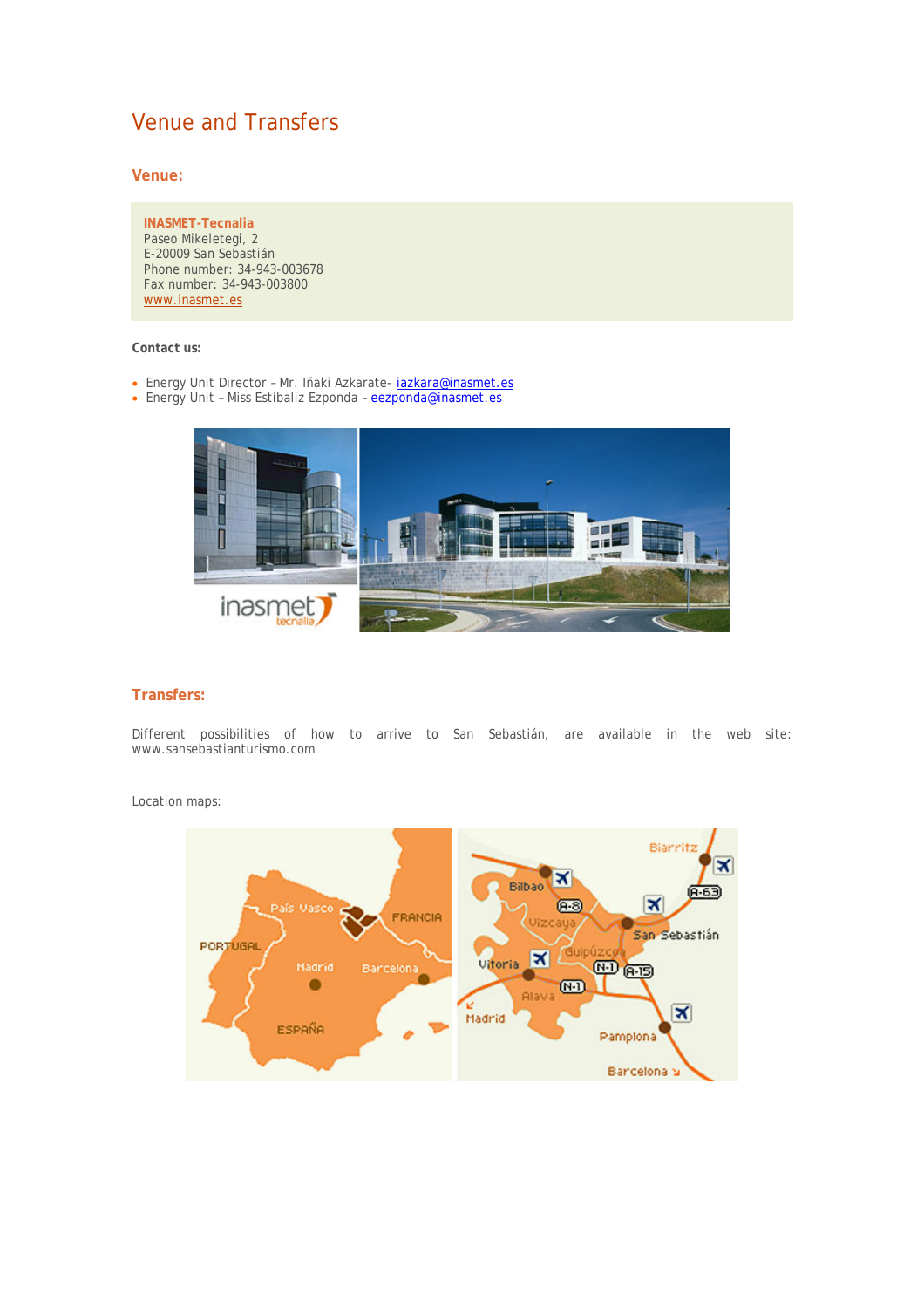